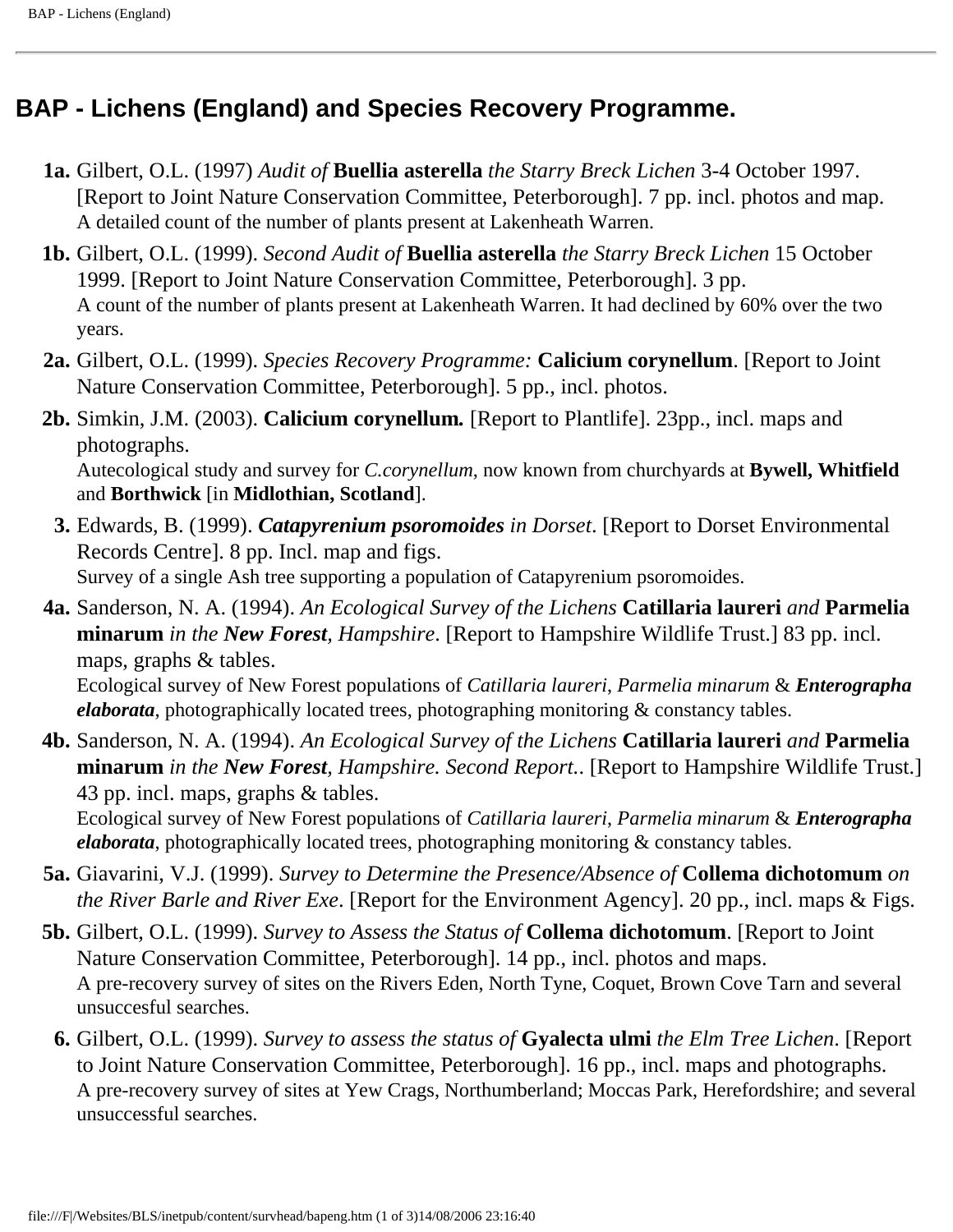- **7.** Coppins, A.M. & Coppins, B.J. (1998). *Species Recovery Programme: Survey to assess the status of* **Schismatomma graphidioides**, *"The Speckled script lichen", in England*. [Report to English Nature. Contract No. FIN/CON/089]. 21 pp + figs and maps.
- **8a.** Gilbert, O.L. (1995). *Audit of* **Teloschistes flavicans** *in South-West England*. [Report to Joint Nature Conservation Committee, Peterborough]. 67 pp. incl. maps and photos. Pre-recovery survey of the species in Cornwall, Devon, Dorset and Somerset.
- **8b.** Gilbert, O.L. (1997). *Species Action Plan for Golden Hair-Lichen* (**Teloschistes flavicans**). [Report to Joint Nature Conservation Committee, Peterborough]. 7 pp.
- **8c.** Gilbert, O.L. (1997). *Species Recovery Programme Project: Golden Hair-Lichen Transplant Trials* (**Teloschistes flavicans**).[Report to Joint Nature Conservation Committee, Peterborough). 30 pp., incl. maps and photos. Describes the setting up of epiphytic transplants at Dunscombe, Uggaton and Stokenham, Devon; Lulworth Park and Melbury Park, Dorset.
- **8d.** Gilbert, O.L. (1998). *Species Recovery Programme Golden Hair-Lichen Transplant Monitoring: Year 1 (Summer1997 to summer1998)*. [ Report to Joint Nature Conservation Committee, Peterborough]. 3 pp.
- **8e.** Gilbert, O.L. (1999). *Species Recovery Programme Golden Hair-Lichen Transplant Monitoring: Year 2 (Summer 1998 to Summer 1999)*. [Report to Joint Nature Conservation Committee, Peterborough]. 5 pp.
- **8f.** Gilbert, O.L. (2000). *Species Recovery Programe Golden Hair-Lichen Transplant Monitoring: Year 3 (Summer 1999 to Summer 2000)*. [Report to Joint Nature Conservation Committee, Peterborough]. 6 pp., incl. photos.
- **8g.** Gilbert, O. L. (2001). *Species Recovery Programme Golden Hair Lichen-Transplant Monitoring: Year 4 (Summer 2000 to Summer 2001).* [Report to Joint Nature Conservation Committee, Peterborough]. 4 pp.
- **8h.** Gilbert, O.L. (2002). *Species Recovery Programme- Golden Hair-Lichen Transplant Monitoring: Year 5 (Summer 2001 to Summer 2002)*. [Report to Joint Nature Conservation Committee, Peterborough]. 14 pp., incl. photos.
- **8i.** Gilbert, O. L. (2002). *Species Recovery Programme- Golden Hair-Lichen Transplant Monitoring: Summary of the First Five Years*. [Report to Joint Nature Consevation Committee, Peterborough]. 6 pp.
- **9a.** Gilbert, O.L. (1991). *Species Recovery Programme: Breckland Lichen Survey 1991*. [Report to Joint Nature Conservation Committee, Peterborough]. 26 pp. incl. maps and chart quadrats. A pre-recovery survey. All known sites of the Breckland rarities were visited, extent of populations assessed, and seven permanent quadrats established to monitor change.
- **9b.** Gilbert, O.L. (1992). *Species Recovery Programme: Breckland Lichen Transplant Project*. [Report to Joint Nature Conservation Committee, Peterborough]. 19 pp. incl. maps, chart quadrats.

Describes the setting up of transplants at three sites in Breckland involving *Fulgensia fulgens* from the Isle of Wight, and *Buellia asterella* and *Squamarina lentigera* from Lakenheath Warren.